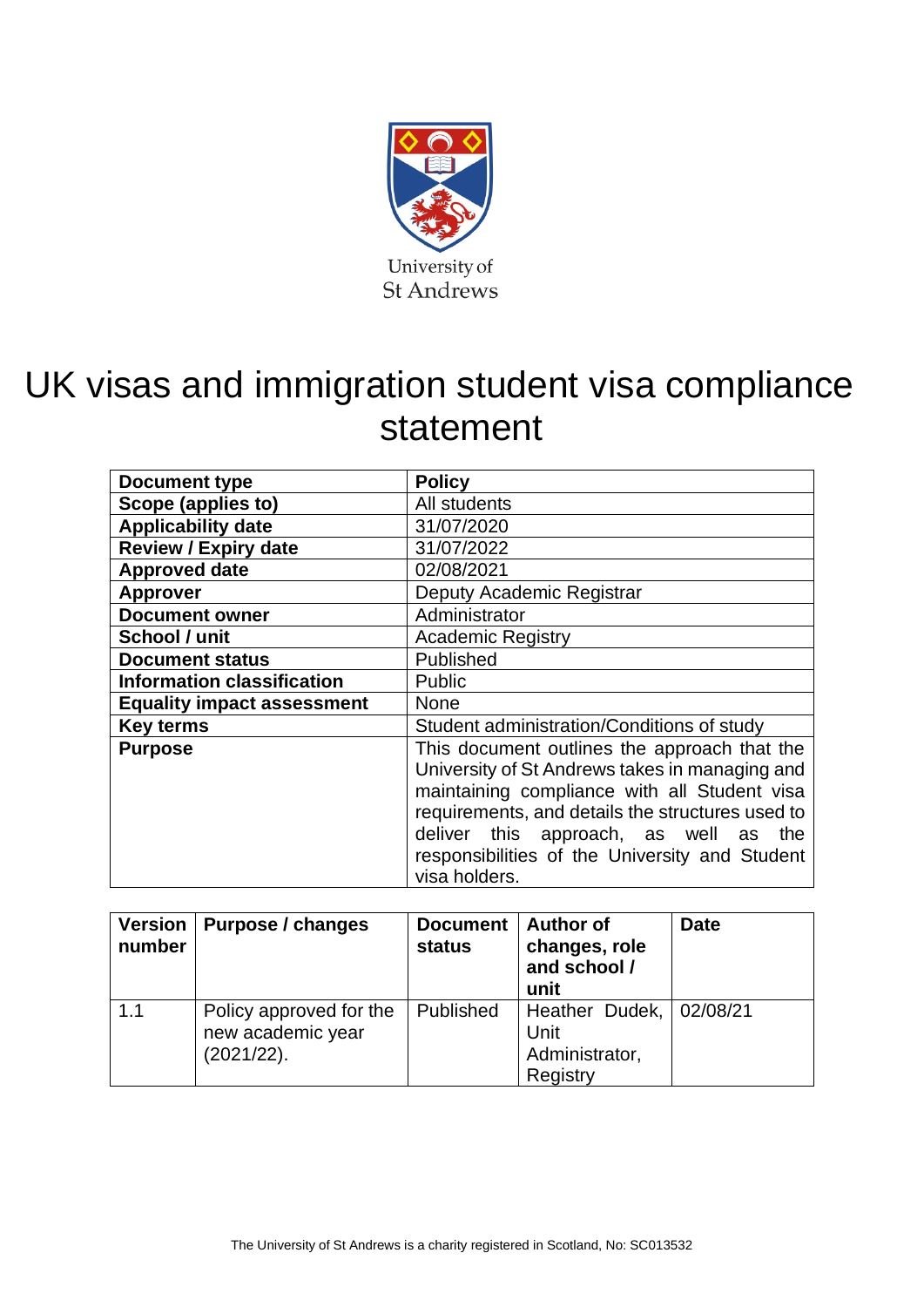# **UK Visas and Immigration Student Visa Compliance Statement**

# **Background**

All International students who wish to study in the UK must apply for entry clearance to study in the UK under the Student route of the Points-Based Immigration Framework, which is managed by UK Visas and Immigration, within the Home Office. In order to be granted leave to study in the UK potential students must have a sponsor. This sponsor is an education provider that offers programmes of study within the UK and has a licence to sponsor students under the Student route Framework. Institutional Sponsorship provides evidence to the UKVI that the student will study for an approved qualification and also places duties on the sponsor that it must abide by. All Higher Education Institutions (HEIs) that wish to sponsor students must apply for a sponsor licence and maintain sponsor status. To maintain sponsor status approved HEIs must be seen to have a good history of compliance with their sponsor duties as prescribed by the UKVI.

The UKVI consider that as direct beneficiaries of migration, all sponsors must fulfil certain duties to ensure that immigration controls remain effective, to facilitate the identification of patterns of student behaviour that may cause concern and to monitor sponsors' and students' compliance with immigration rules. HEIs must be able to demonstrate that they are able to meet these sponsor duties in order to maintain sponsor status.

#### **Purpose**

The University takes UKVI compliance duties and responsibilities seriously and has implemented structures and operating procedures to ensure that all necessary steps are taken to demonstrate best practice in monitoring, reporting and other compliance activity.

This document outlines the approach that the University of St Andrews takes in managing and maintaining compliance with all Student visa requirements, and details the structures used to deliver this approach, as well as the responsibilities of the University and Student visa holders.

#### **Scope**

All compliance activity is managed through a single structure and covers compliance within the following areas:

- Sponsorship Maintenance
- Recruitment and Admissions and Applicants
- Student activity and compliance
- Record keeping duties
- Graduate Route
- Start Up Visa
- Innovator route
- Management of agents and external partners

#### **University Governance and Review**

Compliance activity, policy and process framework governance, complex case decisions, and risk assessment are managed through the formal structures of the UKVI Compliance Group and the UKVI Operations Group under the oversight The Vice Principal (Governance) as the Authorising Officer.

Decisions made at the Compliance Group are risk assessed. Those which would result in the acceptance of notable additional risk to the Institution are escalated to the Principal's Office for sign off prior to implementation.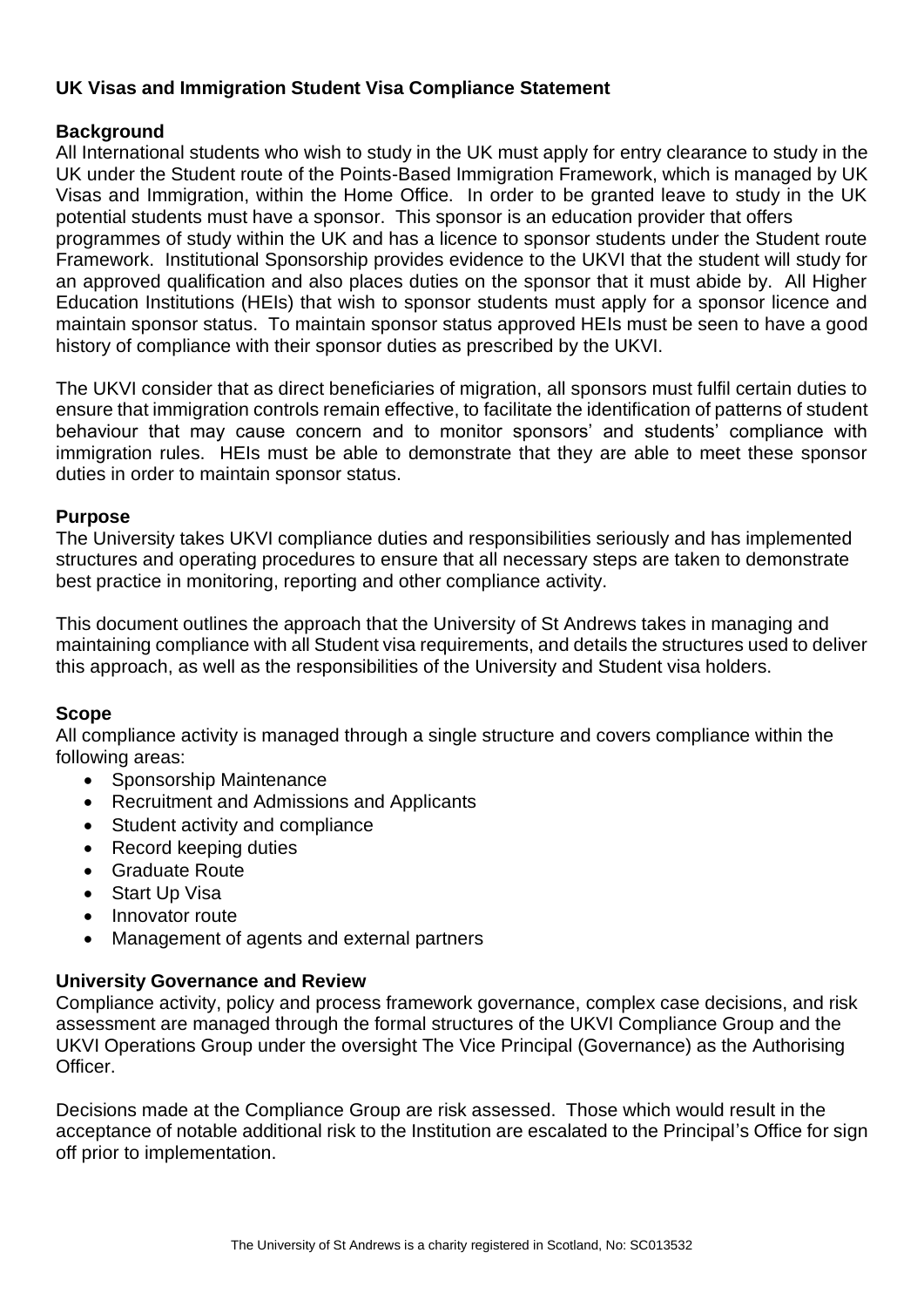# **University Sponsorship Duties**

The University's duties as a Sponsor are as outlined below:

- 1. To report details of any agents used in recruiting international students
- 2. To report details of all partner institutions
- 3. To offer courses to international students which comply with the Home Office conditions
- 4. To assign CAS only to those students that the University reasonably believes will meet all requirements of the UKVI Student route framework, including ATAS where appropriate
- 5. To validate and store a copy of all Student route students' passports, visa vignettes and Biometric Residence Permits showing evidence of their entitlement to study and the period they have permission to stay in the United Kingdom, prior to matriculating as a student at the University of St Andrews
- 6. To maintain each student's contact details and update them as necessary
- 7. To report any students who fail to matriculate on their course within 10 working days of the end of their prescribed matriculation period
- 8. To report any unauthorised absences where the student has missed 10 "expected contacts" or where they have failed to attend without good reason, one of the registration checkpoints each year (matriculation and UKVI confirmation event)
- 9. To report any students who discontinue their studies (including any deferrals of study) or who stop attending the University because they have been withdrawn or suspended from their course, within 10 working days of this being confirmed.
- 10.To report any significant changes in students' circumstances, for example if the length of a course of study shortens, a student completes their studies earlier than the expected end date of the course which was stated on their CAS, a student secures a visa other than a Student visa (i.e. a work visa), or the location of a study/work placement changes
- 11.To refer to the police any information we have about students engaged in terrorism or other criminal activity
- 12.To maintain any appropriate accreditation and educational oversight required for sponsor status.
- 13.To report any students in breach of their Immigration responsibilities.

# **Responsibilities of Student Visa Students**

- 1. To produce a valid passport and visa for verification and recording by Registry prior to matriculating each year, and as required at other points throughout the year
- 2. To maintain up-to-date personal and contact details through the Student Personal Details system
- 3. To ensure that all visa documentation is valid and up-to-date, including applying for extensions to their leave to remain in good time and to provide copies of new/extended visa and passport information
- 4. To inform the University immediately if their Immigration status changes at any time and provide us with copies of all correspondence that they receive from the Home Office in relation to their current immigration status or if they leave the UK permanently or switch into another immigration category.
- 5. To attend all compulsory elements of their programmes, including as appropriate; lectures, seminars, tutorials, laboratory sessions, examinations and other activities which form part of their programme of studies
- 6. To submit by required deadlines all coursework and other assignments required for the programme
- 7. To maintain the required level of academic attainment and progression throughout the duration of the programme.
- 8. To adhere/comply to the conditions of their visa at all times
- 9. To adhere to working restrictions throughout the duration of the programme.